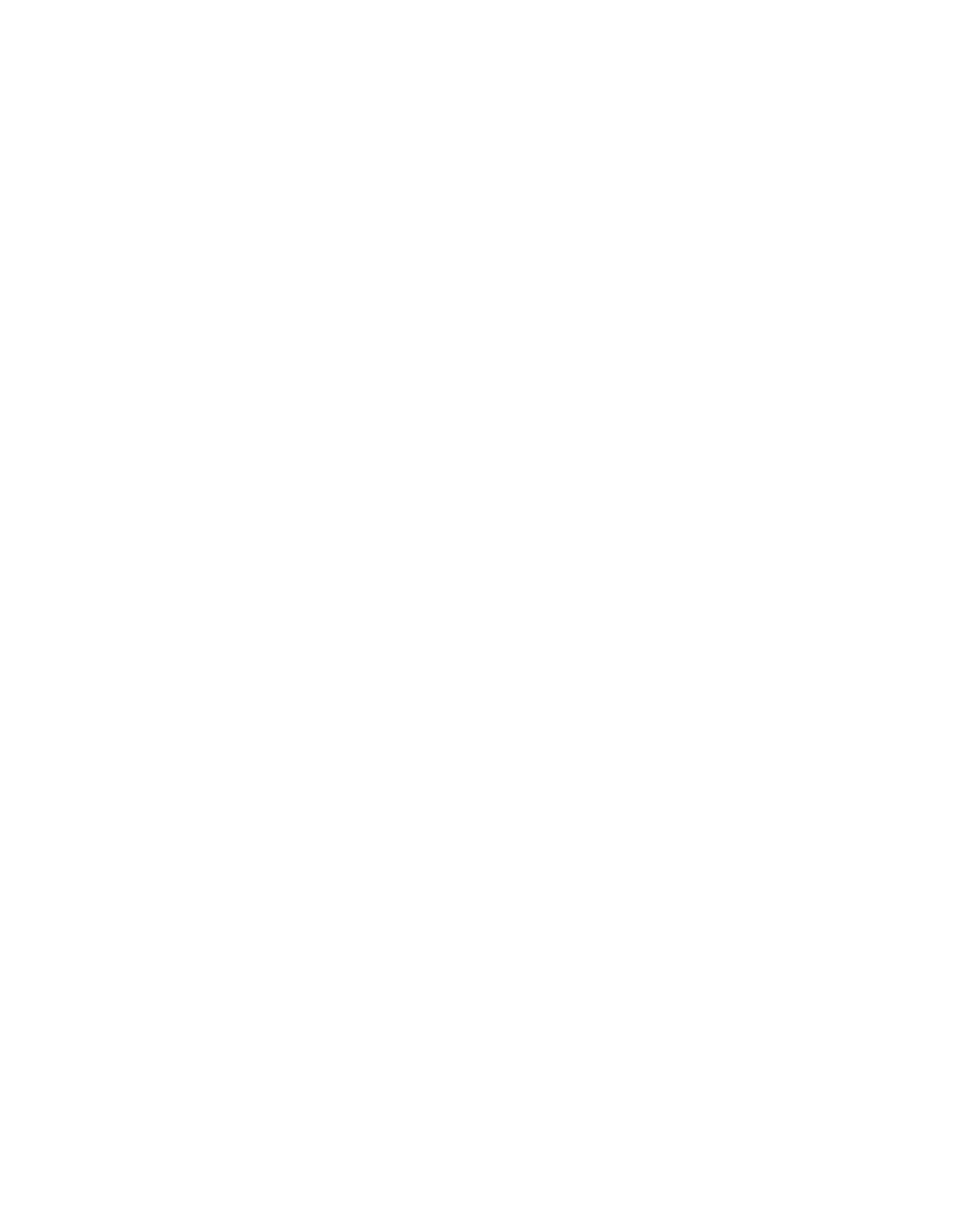# Contents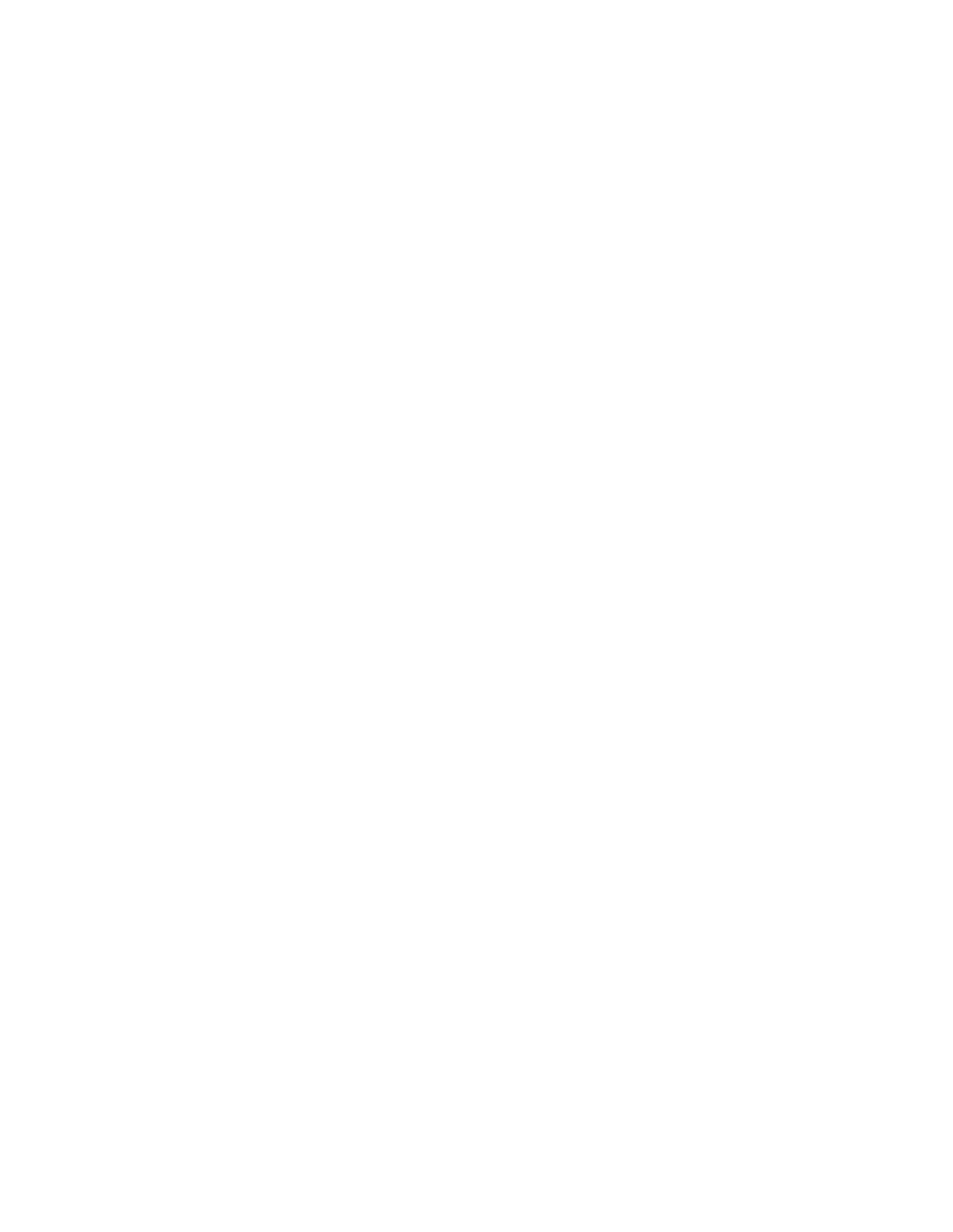

# LCD Displays Supported by the NetSilicon NS9750 and NS9360 Processors

## **Overview**

The quality of LCD displays exceeds that of CRT (cathode ray tube) displays. LCD displays are smaller, thinner, and lighter, and they use less power. These displays are ubiquitous in laptops, projectors, PDAs, cell phones, industrial panels, advertisement displays, access control, point of sale, and many other applications. And the majority of devices with displays have already been, or will be, interconnected and connected to other devices within Internet and local area networks.

The NS9750 includes both network connectivity and an LCD controller, and it offers an inexpensive and easy-to-design solution for many applications. The NS9750 LCD controller supports most commercially available graphical (as opposed to alphanumeric) LCD displays.

This document describes display parameters, investigates system limitations, and provides a tool for estimating maximum display size in your own design.

Note that the NS9750 and the NS9360 have very similar timing; the NS9750 is used as an example in this document.

## **Supported display types**

The NS9750 LCD controller is programmable and supports any of the eight basic display categories:

- Two types of color TFT (thin film transistor), also called active matrix (AM):
	- 18-data-pin
	- 24-data-pin direct
- Six types of STN (super twisted nematic), also called passive matrix (PM):
	- Three single-panel
	- Three dual-panel displays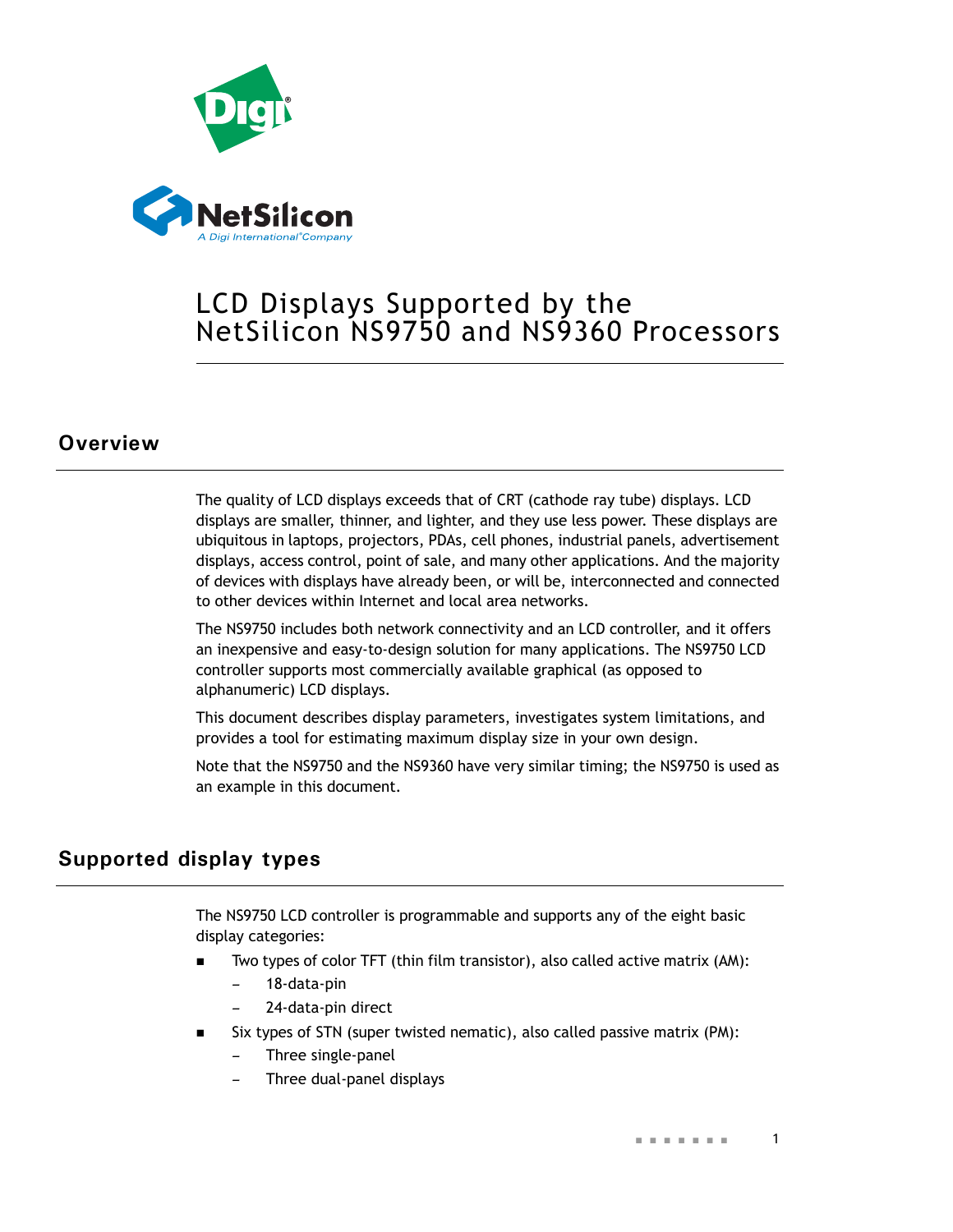- Each STN display is either color or monochrome:
	- Color display: up to 8-data-pin using color-enhancing palette RAM
	- Monochrome display: up to 8-data-pin or 4-data-pin using gray-scale-enhancing palette RAM

Most 24-bit TFT displays require LVDS (low voltage differential signaling) inputs. These displays typically require an off-the-shelf serializer device such as the National DS90C385 to interface the display to the display controller. The NS9750 LCD controller connects directly to the parallel interface of the serializer. (For recommended devices, contact the LCD display manufacturer.) Other displays either connect directly to NS9750 outputs or require buffers, especially for longer cables between the NS9750 and the display. NetSilicon recommends you use the buffers.

The STN double panel is a single display that is internally divided into two parts, both of which are driven in parallel. STN double panels typically are used with larger size displays that exhibit large capacitive loads; the pixel drivers are too slow to address all pixels in a single frame cycle. This display type is being replaced by TFT displays, which are dropping in price. Two displays could be driven using the double panel mode. We did not test the NS9750 LCD controller with double panel displays.

Passive matrix displays use more power than TFT displays, and they provide a narrower viewing angle and lower contrast ratio. These displays also are being replaced by TFT displays. Low-cost ragged passive matrix displays, however, are still being used in many industrial applications.

#### **Number of data pins**

| Signal name    | <b>Type</b> | <b>Description</b>                                                      |
|----------------|-------------|-------------------------------------------------------------------------|
| <b>CLPOWER</b> | Output      | LCD panel power enable                                                  |
| <b>CLLP</b>    | Output      | Line synchronization pulse (STN)/horizontal synchronization pulse (TFT) |
| <b>CLCP</b>    | Output      | LCD panel clock                                                         |
| <b>CLFP</b>    | Output      | Frame pulse (STN)/vertical synchronization pulse (TFT)                  |
| <b>CLAC</b>    | Output      | STN AC bias drive or TFT data enable output                             |
| <b>CLLE</b>    | Output      | Line end signal                                                         |

The NS9750 LCD controller has six control pins, described next:

Displays typically require four to six control pins. The number of data pins depends on the display type, as this table shows:

| Display type       |                    | Number of data<br>pins: panel 1 | <b>Number of data pins:</b><br>panel 2 |
|--------------------|--------------------|---------------------------------|----------------------------------------|
| $TFT - color only$ | Color 24-bit       | 24                              | Not applicable                         |
|                    | Color 18-bit       | 18                              | Not applicable                         |
| $STN - color$      | Single panel 8-bit | 8                               | Not applicable                         |
|                    | Dual panel 8-bit   | 8                               | 8                                      |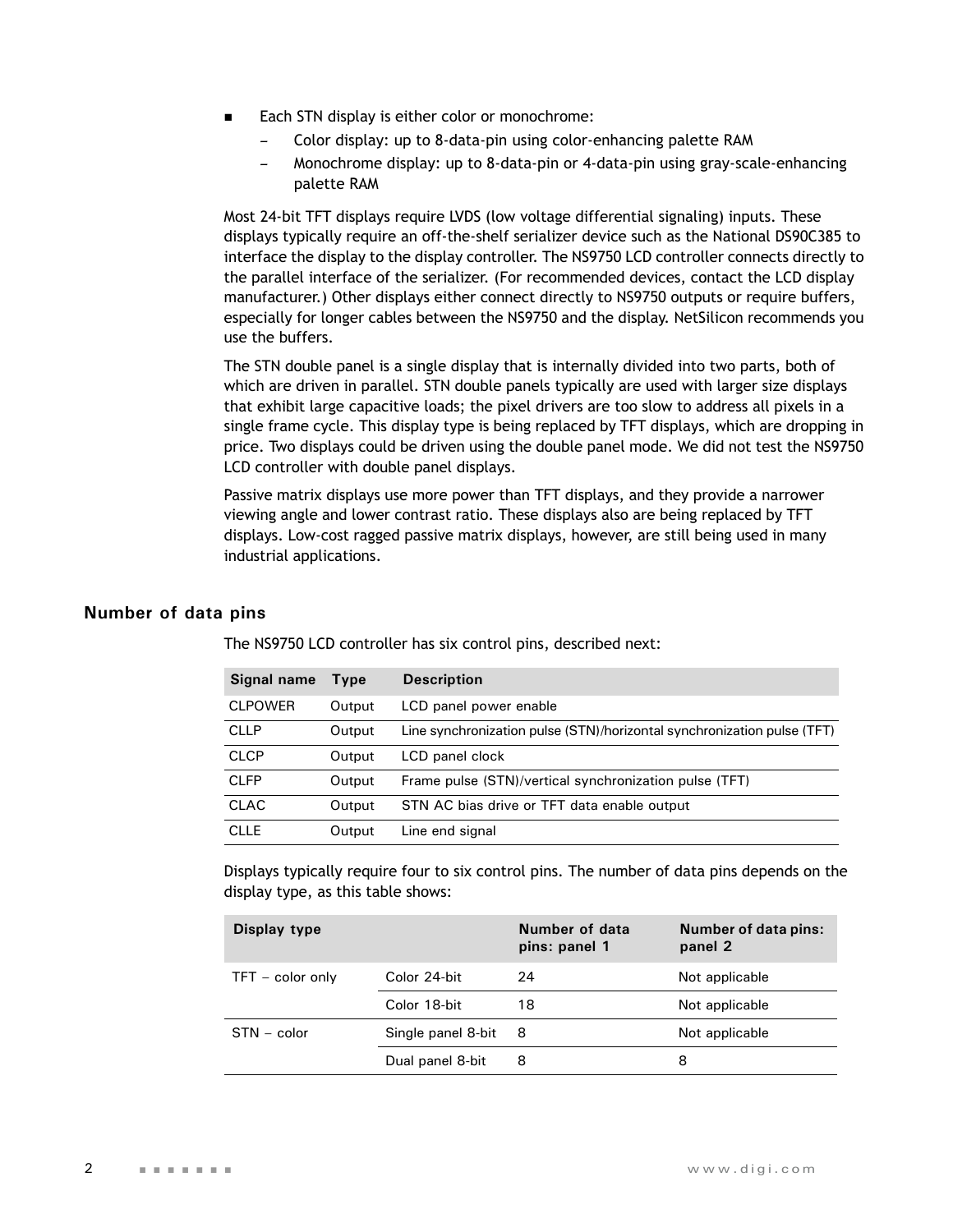| STN - monochrome | Single panel 4-bit 4 | Not applicable |
|------------------|----------------------|----------------|
|                  | Dual panel 4-bit     |                |
|                  | Single panel 8-bit   | Not applicable |
|                  | Dual panel 8-bit     |                |

The double-panel displays use twice as many pins but don't offer more color (or gray) shades.

#### **Number of colors or gray shades**

The number of colors or gray shades correlates to the number of data pins, on color processing techniques, data shifting techniques. (For the exact values, see the *NS9750 Hardware Reference*.) The NS9750 controller uses an internal programmable palette-LUT (look-up table) and a grayscaler to support color processing techniques. Sample displays are provided next; the last three listed will be tested with the NS9750 development board.

- **The 24-pin TFT display accepts 24 bits at a time. The NS9750 LCD controller transfers** all 24 bits from SDRAM and does not use gray-scale-increasing techniques. The resulting number of colors is close to 2*n*, where *n* is the number of bits. For example, a 24-bit display exhibits close to 2 24 colors or 16 million colors. The 24 bits are composed of 8 bits each of RGB (red), G (green) and B (blue) primary colors.
- The 18-pin TFT display, such as the SHARP LQ10D421, accepts 18-color RGB bits (6 bits per color) at a time. The NS9750 LCD controller transfers only 16 bits from SDRAM: 5 bits each for RGB and a single LSB (least significant bit) that is split into three equal values among R, G, and B. This exhibits close to 2 16 = 64 thousand colors.
- The 8-pin STN color display, (for example, the SHARP LM057QC1T01), shifts 8-color bits at a time: RGBRGBRG bits followed by BRGBRGBR bits followed by GBRGBRGB, and so on. The LCD controller provides color enhancing resulting in 3375 color grades.
- The 4-bit STN monochrome display, such as the Grand Pacific Optoelectronics GM0008-13, shifts 4 monochrome bits at a time, resulting in 15 gray shades (24 – 1).

#### **Resolution**

The resolution of the NS9750 LCD controller is programmable. NetSilicon supports standard displays with these resolutions:

- $\blacksquare$  QVGA = 320 x 240
- $VGA = 640 \times 480$
- $\blacksquare$  SGA = 800 x 600
- $XGA = 1024 \times 768$

Lower resolution displays also are supported. Displays typically have programmable vertical resolutions within a certain range, especially if they are used for TV displays (to accommodate different TV standards).

#### **Refresh frequency**

Refresh frequency is programmable in the NS9750 LCD controller. Lower refresh frequency uses less power but may exhibit flicker; for that reason, laptop screens refresh at higher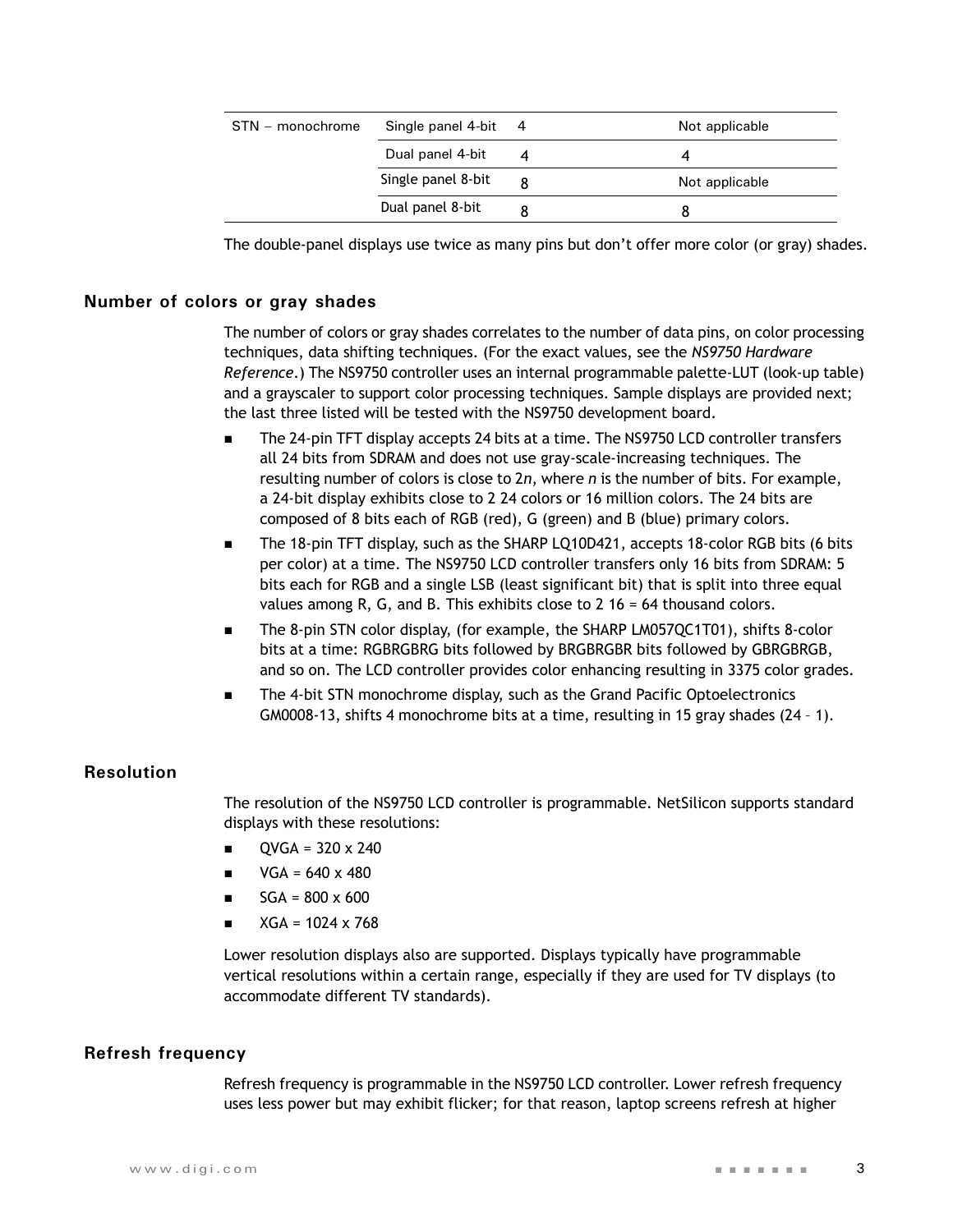rates. TV sets may require a refresh of 50Hz (SECAM, PAL – used in Europe) or 60Hz (NTSC – used in the United States). TFT displays usually exhibit less flicker than STN displays because they have a transistor switch behind each pixel on the screen and can hold capacitive charge longer.

#### **Physical size**

The physical size of the display is irrelevant for the LCD controller.

### **The largest supported displays**

To reduce the system cost, the LCD controller uses NS9750 system memory as a video buffer. This design introduced necessary trade-offs between system cost and the resolution of displays that can be supported. The arithmetic product of three parameters limits the display resolution:

number of data bits x display resolution x refresh frequency

This product must not exceed the NS9750 system bus bandwidth allocated to the display.

#### **Simplified formula**

The NS9750 comes in three speed grades; the fastest is 200MHz CPU/ 100MHz system bus speed. This speed grade results in 400MB/s bus bandwidth because the bus is 4 bytes wide. For bandwidth planning, the maximum bandwidth must be reduced to account for overhead and read/write switching. The effective bandwidth is  $\frac{1}{2}$  of the system bus bandwidth; that is, 200MB/s. This value is predicted to be the worst case for the NS9750. The NS9750 architecture allocates half of the system bus bandwidth to the CPU. The remaining five bus master peripherals (Ethernet Tx, Ethernet Rx, PCI or CardBus, Peripheral Bus Bridge, and LCD controller) share the other half of the bandwidth. The bandwidth assignment between these peripherals is programmable (patent pending). Using this simple formula, you can estimate the amount of bandwidth available to your LCD display:

CPU bandwidth  $= 100$ MB/s

All other peripherals (including  $LCD$ ) = 100MB/s

Be aware that the actual bandwidth used by the display is:

display clock rate X number of hits per clock

For example, a clock rate of 50MHz with 16 bits of color yields a bandwidth of 100 Mbsec. To minimize bandwidth needs, you may need to use an eternal oscillator to get the exact rate.

#### **Sample applications**

#### *Case 1: 18-bit VGA*

The 18-bit TFT display transfers 16 bits per pixel and generates the last 2 bits inside the LCD controller. This display packs two color RGB pixels into a single 4-byte word.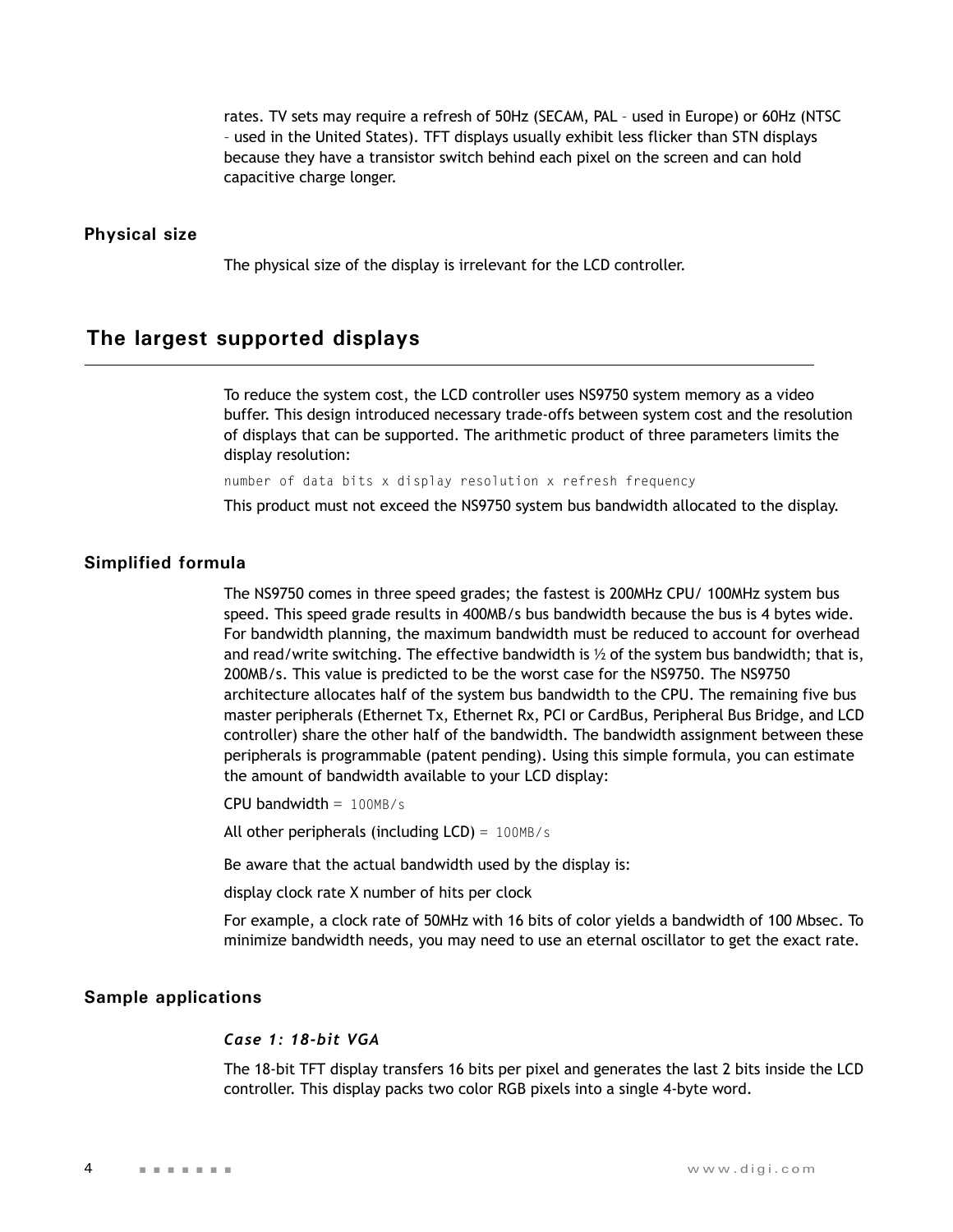The 18-bit VGA display (640x480), refreshing 60 times per second, requires 37 MB/s:

 $2 \times 640 \times 480 \times 60 = 37 \text{ MB/s}$ 

67 MB/s are left to all other peripherals. If the LCD refresh frequency increases to 70Hz, its required bandwidth increases to 43 MB/s.

*The NS9750 LCD controller supports 18-bit VGA displays in most applications*.

#### *Case 2: 24-bit VGA*

The 24-bit TFT display requires 4 bytes to transfer one color RGB pixel over the NS9750 bus. The LCD controller does not pack the bytes into 32-bit words; instead, it packs 3 bytes into a 4- byte word and ignores 1 byte.

The 24-bit VGA display (640x480), refreshing 60 times per second, requires 74 MB/s:

```
4 \times 640 \times 480 \times 60 = 74 \text{ MB/s}
```
26 MB/s are left to other peripherals. If the LCD refresh frequency increases to 70Hz, its required bandwidth increases to 86MB/s.

*The NS9750 LCD controller supports 24-bit VGA displays in many applications***.**

#### *Case 3: 18-bit SGA*

The 18-bit SGA display with 60Hz refresh requires 58 MB/s:

```
2 \times 800 \times 600 \times 60 = 58MB/s
```
42 MB/s are left to other peripherals. If your application transfers a new image of this size (that is,  $2 \times 1024 \times 768 = 1.6MB$ ) over 100bT Ethernet in one direction less often than once per second, this display can be supported in your application (see the table in the next section). Lowering the refresh frequency to 50Hz drops the LCD bandwidth requirement to 48 MB/s.

The NS9750 LCD controller can support 18-bit SGA displays in many applications.

#### *Case 4: 18-bit XGA*

The 18-bit XGA display with 60Hz refresh requires 94 MB/s:

```
2 \times 1024 \times 768 \times 60 = 94MB/s
```
6 MB/s are left to other peripherals. If your application transfers a new image of this size (that is,  $2 \times 1024 \times 768 = 1.6MB$ ) over 100bT Ethernet in one direction less than once per second, this display can be supported in your application. Lowering the refresh frequency to 50Hz drops the LCD bandwidth requirement to 78 MB/s.

The NS9750 LCD controller can support 18-bit XGA displays only with careful design in special applications that require slow (more than 1s) changes in image.

The physical size of the display is not relevant to these calculations.

The next table summarizes selected cases of bandwidth requirements for high-resolution TFT displays. The lower resolution displays require significantly less bandwidth, so they are supported. STN displays tend to be lower resolution; they are supported as well.

The next table shows high-resolution TFT displays supported by NS9750 with effective system bus bandwidth 200MB/s divided in half between the CPU (100MB/s) and the rest of the peripherals (100MB/s):

www.digi.com  $\overline{5}$